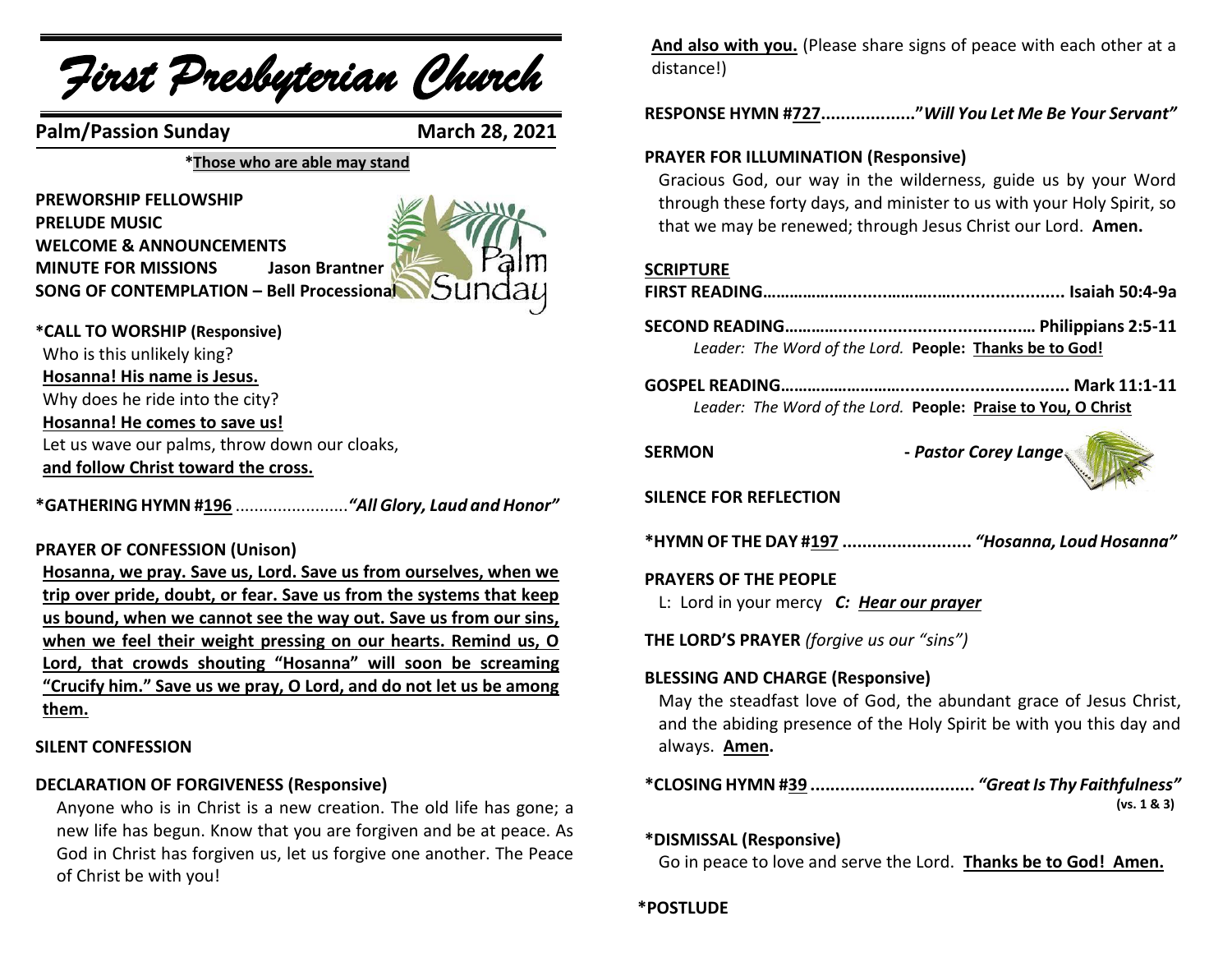# *Please continue to be in prayer for:*

Jeri Melsa & Family Ruth Sander's mother, Lois Dale & Laura Charais' grandson Hank Koza Karen Mullins (Lynne's sister-in-law) Brent Blake and the Blake families JoAnn Westburg



# *Please continue to be in prayer for:*

Jeri Melsa & Family Ruth Sander's mother, Lois Dale & Laura Charais' grandson Hank Koza Karen Mullins (Lynne's sister-in-law) Brent Blake and the Blake families JoAnn Westburg

Join Us!

**\_\_\_\_\_\_\_\_\_\_\_\_\_\_\_\_\_\_\_\_\_\_\_\_\_\_\_\_\_\_\_\_\_\_\_\_\_\_\_\_\_\_**

**April 1 6:30 pm Maundy Thursday Service April 2 6:30 pm Good Friday Service @TLC**

**April 4 10:30 am Easter Sunday Worship**



Join Us!

**\_\_\_\_\_\_\_\_\_\_\_\_\_\_\_\_\_\_\_\_\_\_\_\_\_\_\_\_\_\_\_\_\_\_\_\_\_\_\_\_\_\_**

 **April 1 6:30 pm Maundy Thursday Service April 2 6:30 pm Good Friday Service @TLC April 4 10:30 am Easter Sunday Worship**

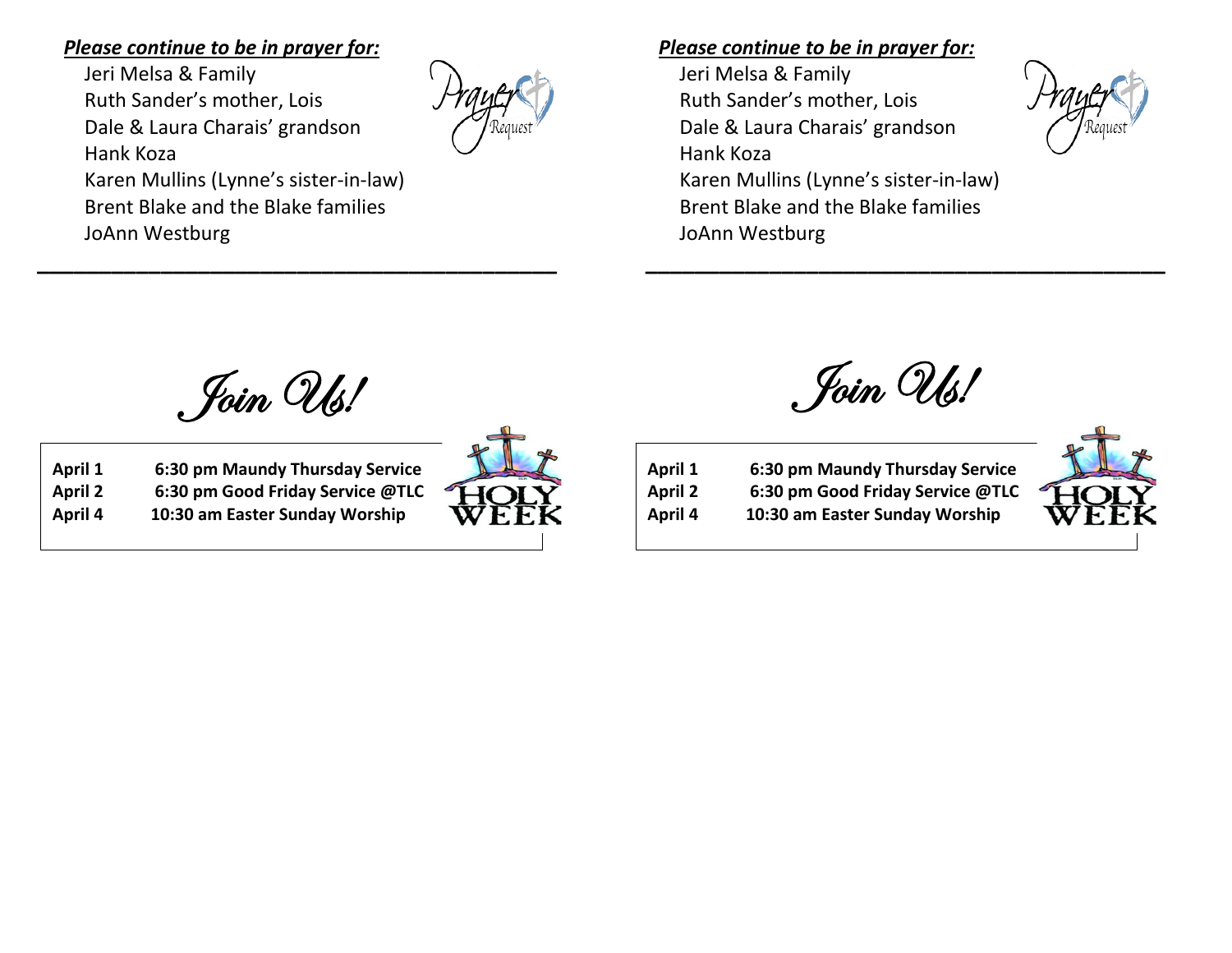# *A Warm Welcome to our Guests and Visitors!*

*Our church has a wonderful array of ministries that seek to spread the gospel into the world. If you are interested in finding out more about the church community or are interested in becoming a member, please contact us at:*

# *Interim Pastor - Corey Lange*

**Cell: 763.516.5327** *pastorcoreylange@gmail.com*

**Office: 218-281-4853 e-mail: crxpres@midconetwork.com Check out our Website: crookstonfirstpres.org**

# **Calendar for this week:**

**Sunday, March 28 - Palm Sunday 10:30 am Worship** 



| Music Director  Sandy Perkins |  |
|-------------------------------|--|
|                               |  |

**Wednesday, March 31**

6 pm Bell Rehearsal

**Thursday, April 1**

1 pm Book Study 'Love Is The Way – Holding on to Hope in Troubling Times' Fireside Room 6:30 pm Maundy Thursday Service

#### **Good Friday, April 2**

#### **Next Sunday, April 4 – Easter Sunday**

**10:30 am Worship Celebration With Communion**



| Preaching  Pastor Greg Isaacson            |  |
|--------------------------------------------|--|
| Communion Prep Gordie Terpstra             |  |
| Usher & Greet  Doris Davis & Lynne Mullins |  |
|                                            |  |
| Music Director  Sandy Perkins              |  |
|                                            |  |

# *A Warm Welcome to our Guests and Visitors!*

*Our church has a wonderful array of ministries that seek to spread the gospel into the world. If you are interested in finding out more about the church community or are interested in becoming a member, please contact us at:*

# *Interim Pastor - Corey Lange*

**Cell: 763.516.5327** *pastorcoreylange@gmail.com*

**Office: 218-281-4853 e-mail: crxpres@midconetwork.com Check out our Website: crookstonfirstpres.org**

# **Calendar for this week:**

**Sunday, March 28 - Palm Sunday 10:30 am Worship** 



*Easte* 

#### **Wednesday, March 31**

6 pm Bell Rehearsal

#### **Thursday, April 1**

1 pm Book Study 'Love Is The Way – Holding on to Hope in Troubling Times' Fireside Room 6:30 pm Maundy Thursday Service

#### **Good Friday, April 2**

6:30 pm Good Friday Service (TLC)

**Next Sunday, April 4 – Easter Sunday 10:30 am Worship Celebration With Communion**

| Communion Prep Gordie Terpstra |  |
|--------------------------------|--|
|                                |  |
|                                |  |
| Music Director  Sandy Perkins  |  |
|                                |  |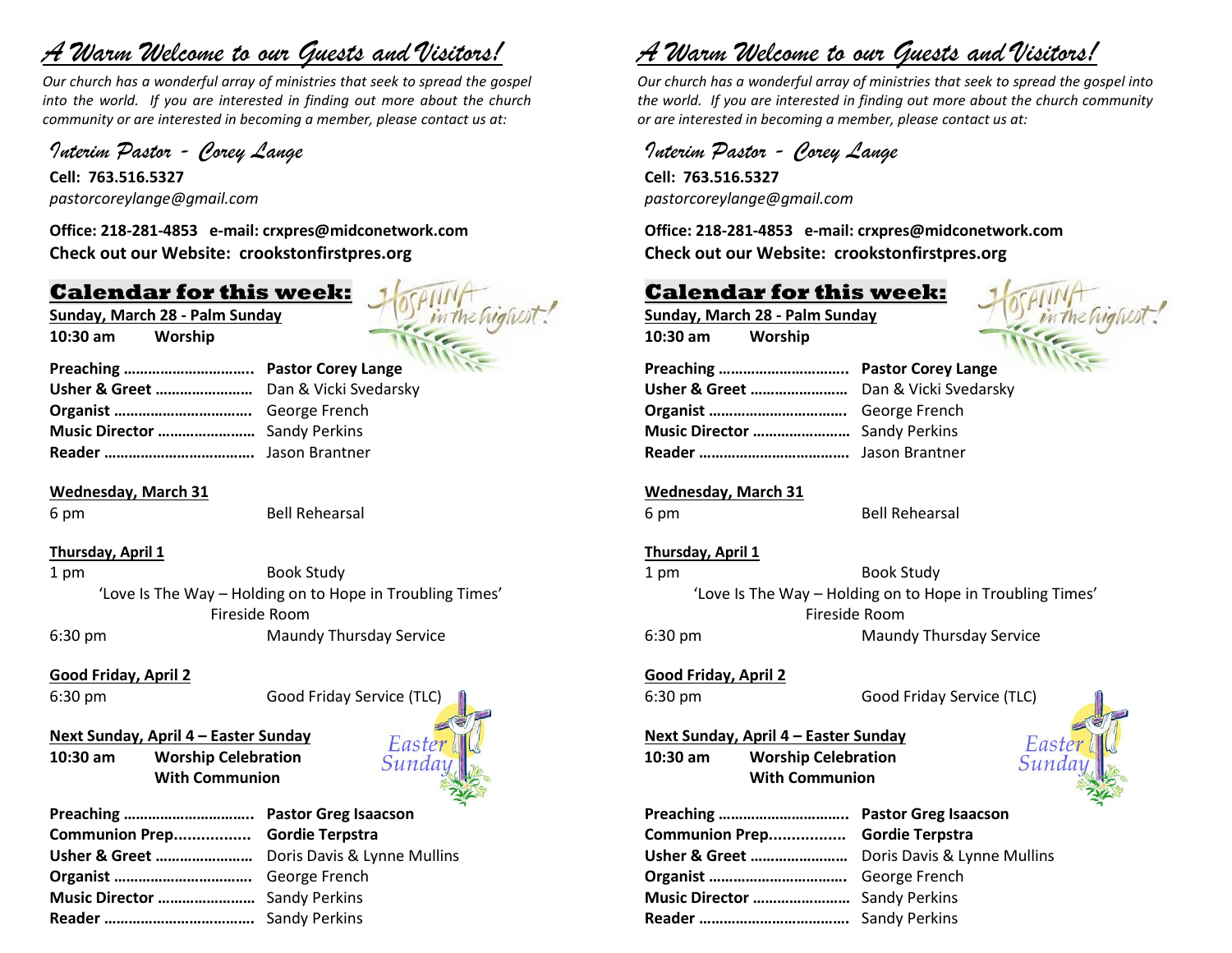# **ALL GLORY, LAUD, AND HONOR**

#### **Refrain**

All glory, laud, and honor to thee, Redeemer, King, To whom the lips of children made sweet hosannas ring!

Thou are the King of Israel, thou David's royal Son, Who in the Lord's name comest, the King and blessed One.

#### **Refrain**

The people of the Hebrews with palms before thee went; Our praise and prayers and anthems before thee we present.

#### **Refrain**

To thee, before thy passion, they sang their hymns of praise; To thee, now high exalted, our melody we raise.

#### **Refrain**

Thou didst accept their praises; accept the prayers we bring, Who in all good delightest, thou good and gracious King!

#### **WILL YOU LET ME BE YOUR SERVANT (Vs. 1,2, & 5)**

Will you let me be your servant, let me be as Christ to you? Pray that I may have the grace to let you be my servant too.

We are pilgrims on a journey; we're together on the road. We are here to help each other walk the mile and bear the load.

When we sing to God in heaven, we shall find such harmony, Born of all we've known together of Christ's love and agony.

#### **ALL GLORY, LAUD, AND HONOR**

#### **Refrain**

All glory, laud, and honor to thee, Redeemer, King, To whom the lips of children made sweet hosannas ring!

Thou are the King of Israel, thou David's royal Son, Who in the Lord's name comest, the King and blessed One.

#### **Refrain**

The people of the Hebrews with palms before thee went; Our praise and prayers and anthems before thee we present.

#### **Refrain**

To thee, before thy passion, they sang their hymns of praise; To thee, now high exalted, our melody we raise.

#### **Refrain**

Thou didst accept their praises; accept the prayers we bring, Who in all good delightest, thou good and gracious King!

## **WILL YOU LET ME BE YOUR SERVANT (Vs. 1,2, & 5)**

Will you let me be your servant, let me be as Christ to you? Pray that I may have the grace to let you be my servant too.

We are pilgrims on a journey; we're together on the road. We are here to help each other walk the mile and bear the load.

When we sing to God in heaven, we shall find such harmony, Born of all we've known together of Christ's love and agony.